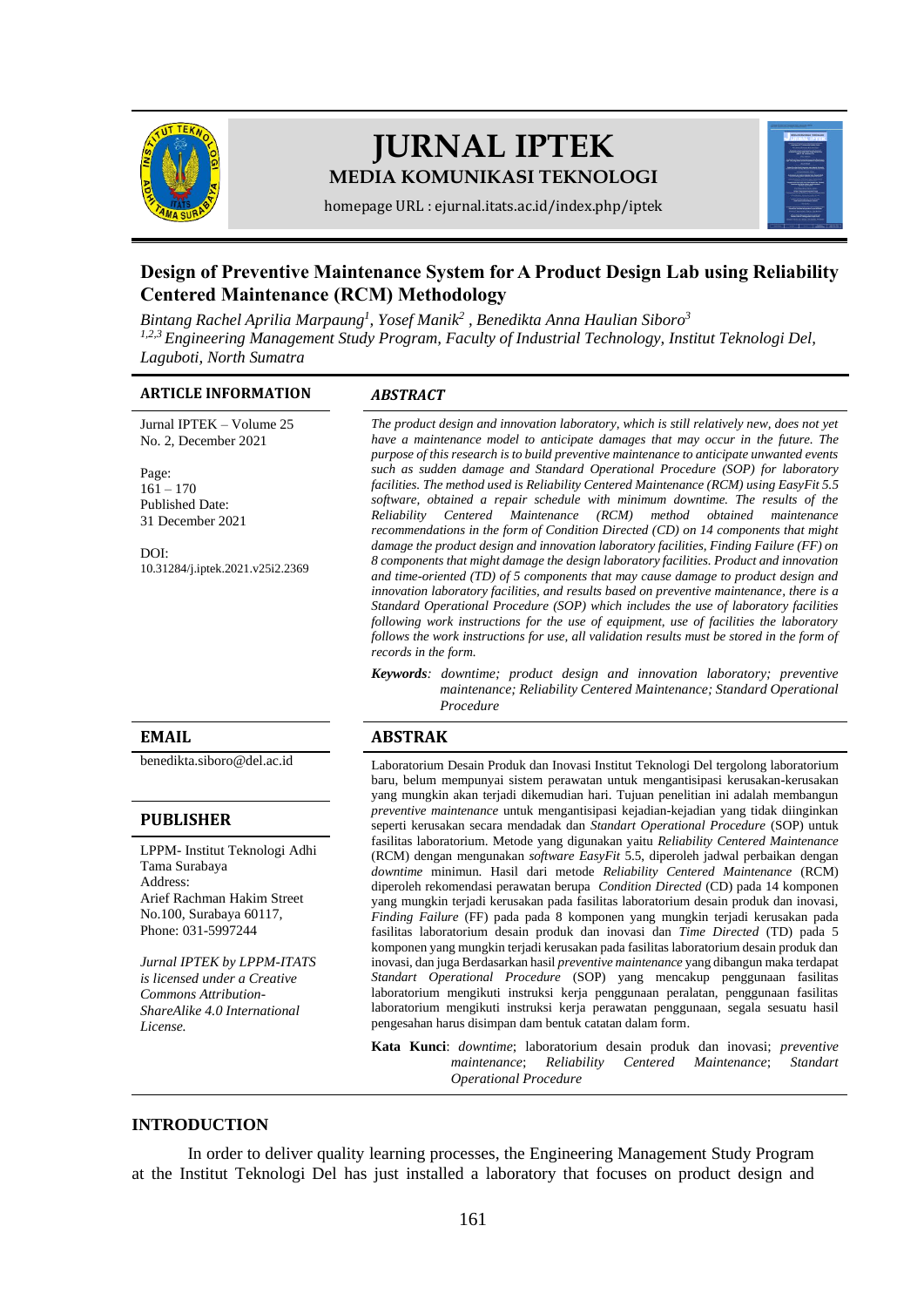innovation called the Product Design and Innovation Laboratory—abbreviated as Desprin Lab [2]. A laboratory is a place to apply scientific theory, theoretical testing, experimental evidence, research, and so on by using assistive devices as part of facilities with adequate quantity and quality [1]. As a laboratory that represents the state-of-the-art of Additive Manufacturing technology, Desprin Lab is equipped with various cutting-edge facilities such as computers with CAD software, 3D printers, and 3D scanners [3]. In addition, the Desprin Lab is supported by the smart classroom concept, where classrooms are designed with ergonomic and flexible modular work stations such as computer desks and chairs, instructor desks as well as practical tables and chairs that can be relayed out quickly as discussion rooms, classrooms, etc. exhibition and learning space. These facilities were obtained in collaboration with the Del Foundation and PT Astra International [2] [4] [5] [6].

To reliably support its function, a laboratory requires a maintenance system that ensures the reliability of machines and other facilities [7]. A collection of various components that are interconnected is a system that needs to be controlled so that the machine can function properly. If there is one component that is damaged, it will interfere with the smooth operation of the system so that the system fails to function. This results in decreased system performance and efficiency. A product or system can be said to be damaged if the product or system cannot perform its functions properly, this also applies to machines or facilities owned by a laboratory. When a machine or equipment cannot perform its function properly, then the machine or equipment can be said to be damaged or breakdown. Maintenance or maintenance activities are divided into two forms, namely planned maintenance and unplanned maintenance. Planned maintenance includes preventive maintenance and corrective maintenance [8]. Preventive maintenance is maintenance that is carried out on a scheduled basis generally periodically. Preventive maintenance aims to prevent sudden engine damage, increase reliability and can reduce downtime [9].

Since Desprin Lab is the first lab to adopt an additive manufacturing system at this university, so the benchmark for its maintenance system does not yet exist. For this reason, pioneering efforts in creating a maintenance system formulation are needed. This study seeks to fill the gap in formulating a maintenance system for an additive manufacturing-based laboratory that carries the smart classroom concept. This effort is expected to become a pilot project that can be used as a benchmark for advanced technology laboratories in the field of additive manufacturing in the future. The outcomes of this research will be the basis for building Standard Operational Procedures (SOPs) and check sheets that are appropriate to the object of treatment in the Desprin Lab in order to prevent unwanted damages that can interfere with the teaching and learning process [10].

For conditions like this, the method that suits the purpose of this research is Reliability Centered Maintenance (RCM). Reliability Centered Maintenance (RCM) is the basic foundation for physical maintenance and a technique used to develop scheduled preventive maintenance [11]. It is based on the principle that the reliability of the equipment and the structure of the performance to be achieved is a function of the design and the quality of the establishment of effective preventive maintenance will ensure the implementation of the reliable design of the equipment. The Reliability Centered Maintenance (RCM) method is expected to be able to establish a maintenance schedule and be able to know for sure the correct maintenance task that must be carried out on each machine component [12].

#### **LITERATURE REVIEW**

Reliability Centered Maintenance (RCM) focuses on preventive maintenance against frequent failures. There are four major components in RCM, namely reactive maintenance, preventive maintenance, predictive testing and inspection, and proactive maintenance (Fig. 1).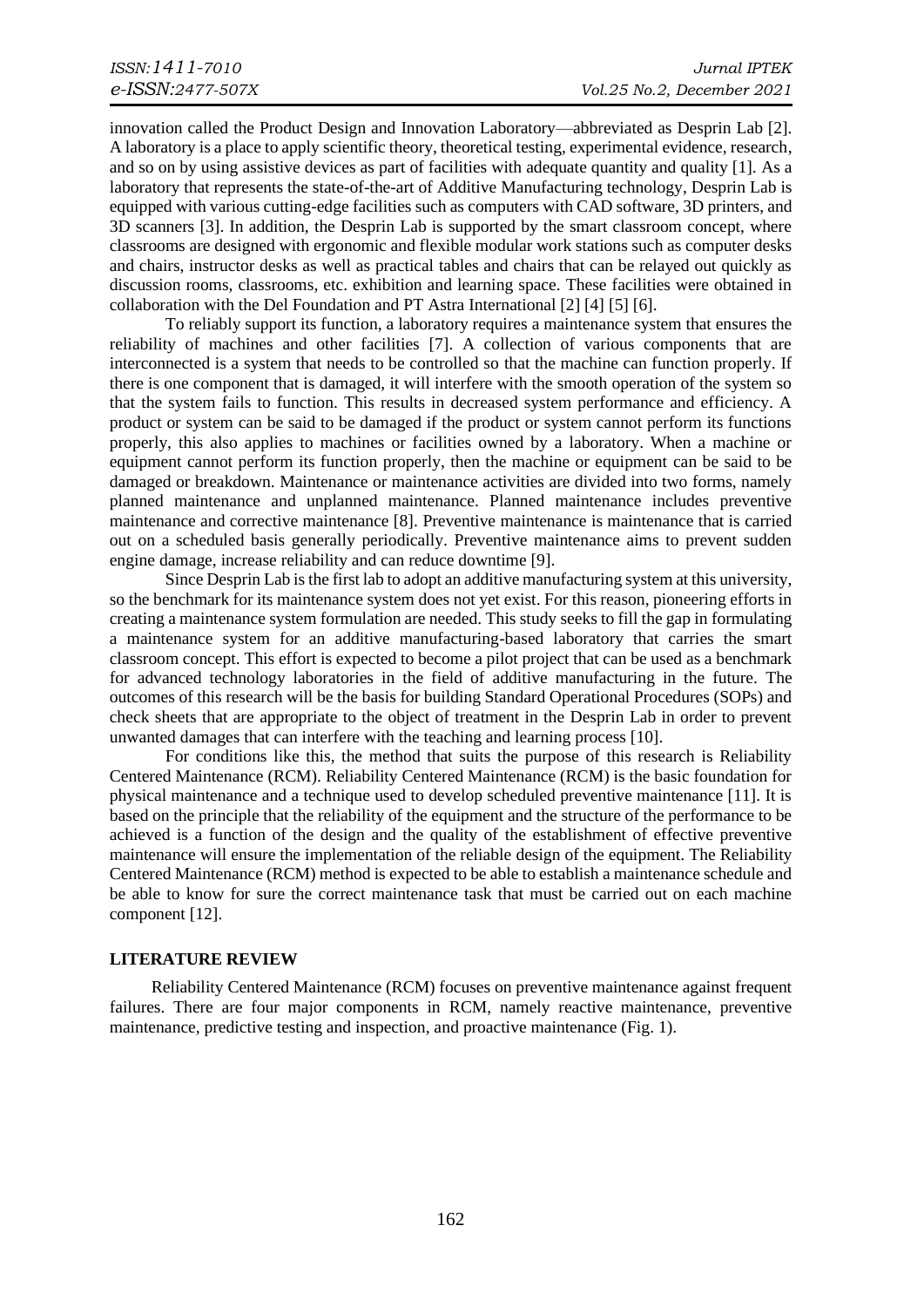

Figure 1. Four components of Reliability Centered Maintenance (RCM)

Reactive maintenance components are also known as breakdown maintenance, fix-when-fail maintenance, run-to-failure maintenance, or repair maintenance. By using a reactive maintenance approach, when a component or machine does not work according to its function, the activities that are often carried out are machine repair, maintenance, or component replacement. When carrying out reactive maintenance, what often happens is a high component replacement which causes large parts inventory, low effort in carrying out maintenance, and a high percentage of unplanned maintenance activities.

Another component, namely preventive maintenance, can be interpreted as a maintenance action to keep the system/sub-assembly operating according to its function by preparing for systematic inspections, detection, and correction of minor damage to prevent larger damage. Its activities consist of periodic inspections, replacement of parts, repair of components, adjustments, testing, lubrication, and cleaning of machines or equipment. Preventive maintenance is regularly scheduled with a number of inspections and maintenance at certain intervals intended to reduce the occurrence of failures on equipment that is prone to failure.

Predictive testing and inspecting are maintenance components that require engine performance data, testing, and visual supervision. Analysis of the condition of the machine will then be used to plan and schedule maintenance before the failure occurs. This type of maintenance helps improve maintenance in terms of design, labor, installation, scheduling, and maintenance procedures are proactive maintenance. The characteristic of this maintenance is to use a continuous improvement process by providing feedback and communication to ensure changes to the design or procedure have a positive effect.

The steps in implementing RCM are [13]:

- 1. System selection and information collection
- 2. Definition of system boundaries that depend on the complexity of the facilities from a location that aims to avoid overlapping between one system and another.
- 3. Description of the system to find out the components contained in the system and how the components contained in the system operate.
- 4. Analysis of system functions and failures using the Failure Mode and Effects Analysis (FMEA) method. Usually, a malfunction has two or more conditions that cause partial, minor, or major failure of the system [14]. Failure Mode and Effect Analysis (FMEA) is a method that aims to evaluate the system design by considering various failure modes of systems consisting of components and analyzing the effect on the reliability of the system. By tracing the effects of component failure according to the system level, critical specific items can be assessed and corrective actions are required to improve the design and eliminate or reduce the probability of a critical failure mode. The components of various failure modes and their impact on the system are written in a Failure Mode and Effect Analysis (FMEA) Worksheet. Risk Priority Number (RPN) is a measurement of relative risk. RPN is obtained by multiplying the Severity, Occurrence, and Detection ratings. The RPN is determined before implementing the recommendations from the corrective action, and it is used to find out which part is the top priority based on the highest RPN value (Eq. 1).

$$
RPN = \text{Severity}(S) \times \text{Occurrence}(O) \times \text{ Detection}(D) \tag{Eq. 1}
$$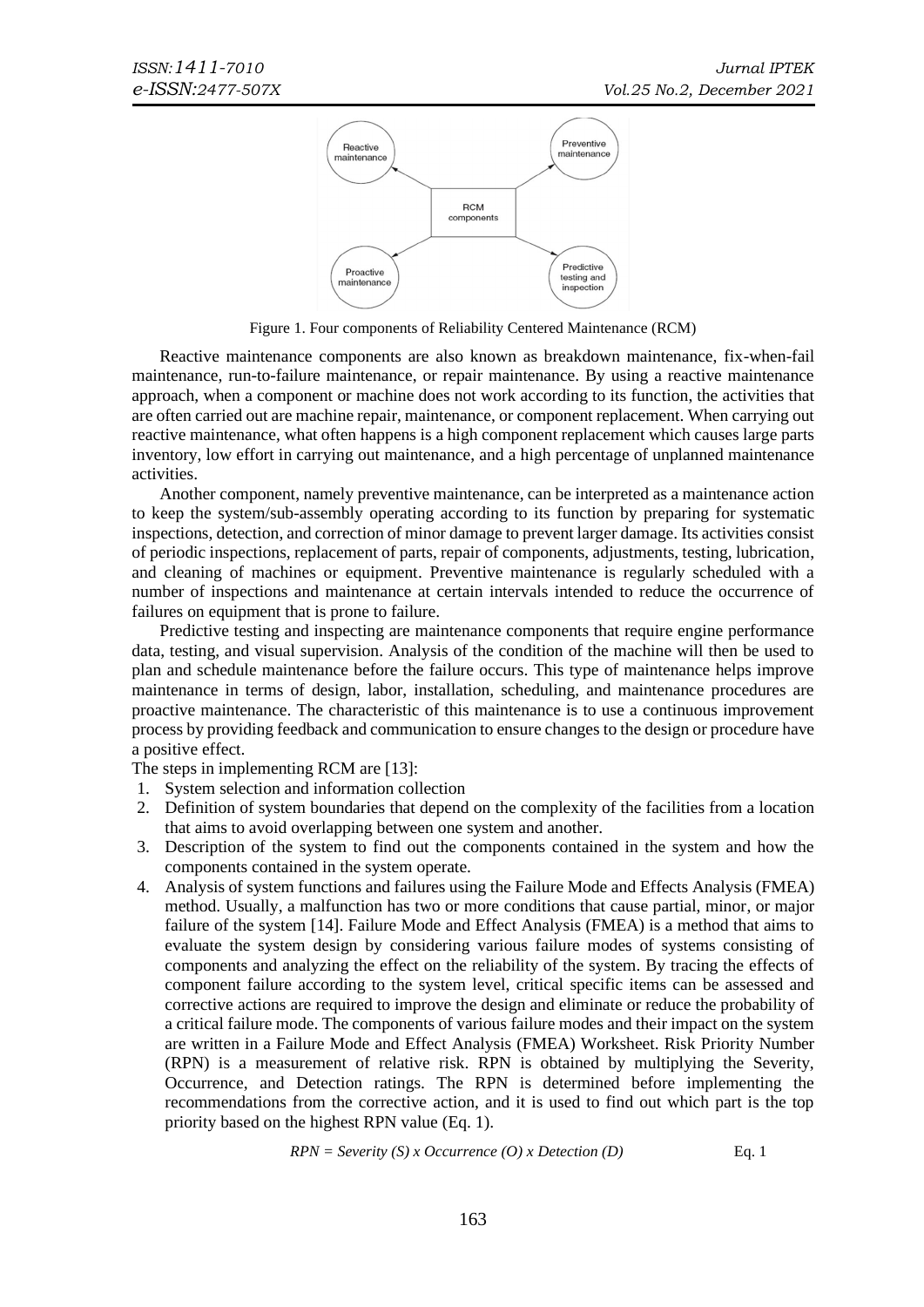Severity indicates the severity or effect that the failure mode has on the entire machine (Table 1.). Occurrence is the frequency with which damage or failure occurs. Detection is a measurement of the ability to control or control failures that can occur.

|                  | <b>Criteria</b>                                         |                          |                                     |  |  |  |
|------------------|---------------------------------------------------------|--------------------------|-------------------------------------|--|--|--|
| Rating           | <b>Severity</b>                                         | <i><b>Occurrence</b></i> | <b>Detection</b>                    |  |  |  |
| 10               | Not working at all and very<br>hazardous                | Every day                | Undetectable                        |  |  |  |
| $\boldsymbol{9}$ | Losing major function and involve<br>hazardous outcomes | Every 3 to 4 weeks       | Very remote chance to detect        |  |  |  |
| 8                | The system is inoperable.                               | Every week               | Remote chance to detect             |  |  |  |
| 7                | The system may not be operable.                         | Every month              | Very low chance to detect           |  |  |  |
| 6                | Some functions may not operate                          | Every 3 month            | Low chance to detect                |  |  |  |
| 5                | Losing convenience for the user                         | Every 6 month            | Moderate chance to detect           |  |  |  |
| 4                | Decrease in user's convenience                          | Every year               | Moderately high chance to<br>detect |  |  |  |
| 3                | Minor effect on system performance                      | Every 1 to 3 years       | High chance to detect               |  |  |  |
| 2                | Very minor effect on system<br>performance              | Every 3 to 5 years       | Very high chance to detect          |  |  |  |
|                  | No effect                                               | $>$ 5 years              | Almost certainly be detected        |  |  |  |

|  |  | Table 1. FMEA scale for severity, occurrence, and detection [13] |  |  |
|--|--|------------------------------------------------------------------|--|--|

- 5. After that, it is necessary to determine the priority of each damage in order to choose a model of treatment action. The Logic Tree Analysis (LTA) method is able to give priority to each damage mode and perform reviews and functions, malfunctions so that the status of the damage mode is not the same. The priority of a fault mode can be determined by answering the questions provided in the Logic Tree Analysis (LTA).
- 6. The selection of treatment measures is the next step to determine the appropriate action for a particular damage mode. Treatment actions are divided into 3 types, namely:
	- Condition Directed (CD), actions taken with the aim of detecting damage by means of visual inspection, checking tools, and monitoring a number of existing data. If any signs of equipment damage are detected, it will be continued with the repair or replacement of components.
	- Time Directed (TD), an action that aims to take direct prevention of the source of damage based on the time or age of the component.
	- Finding Failure (FF), actions taken with the aim of finding hidden faults with periodic checks.

#### **RESEARCH METHODOLOGY**

This study follows 6 (six) stages of implementing RCM described in the previous section. The object of this study comprises work facilities in the Desprin Lab, such as instructor desks, student desks, instructor chairs, student chairs, computer desks, prototype shelves, 3D printer shelves, 3D printers, computers, interactive smartboards, exhaust fans, air conditioner, and room.

The period of historical data used for common equipment and facilities, such as tables, chairs, shelves, fans, air conditioners, etc. covers the range of three years data from similar facilities. Meanwhile, for facilities that have never existed such as 3D printers and 3D scanners, due to the absence of records, the failure data uses proxy data. In this study, the estimated utility of the Desprin Lab facilities used is 100% due to the absence of historical data because this lab is still just installed. Focus Group Discussions were also conducted on this research with the designers and users of this laboratory in order to help determine the priority of equipment that is considered high risk. The experts in question consist of 5 people, namely the team involved in the design and installation of Desprin Lab and currently serving as structural and functional officers of Desprin Lab.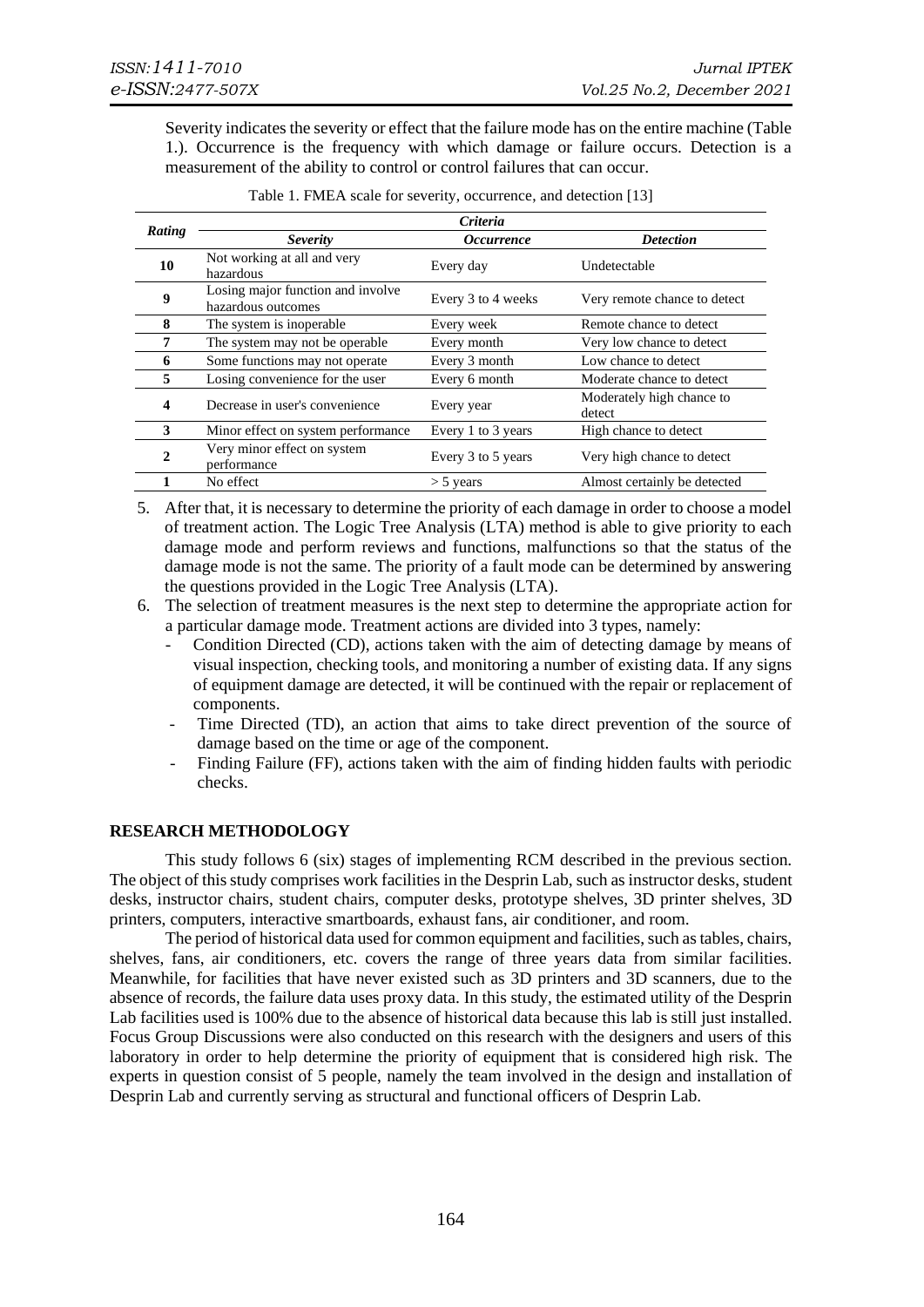#### **RESULTS AND DISCUSSION**

#### **Failure Mode and Effect Analysis (FMEA)**

The main output from Failure Mode and Effect Analysis (FMEA) is the Risk Priority Number (RPN). The Risk Priority Number (RPN) is the result of mathematical calculations of the seriousness of the effect (severity), the possibility of a cause causing failure related to the effect (occurrence), and the ability to detect failure before it occurs (detection) (Eq. 1). The results of the RPN show the priority level of equipment that is considered high risk as a pointer to corrective action. Table 2 shows the calculation of the RPN for laboratory facilities on several selected parts based on the highest RPN grouping.

| <b>FMEA</b> Worksheet                                |                      | SISTEM : LABORATORIUM DESAIN PRODUK DAN INOVASI                                                           |       |                                                                        |    |                |     |            |
|------------------------------------------------------|----------------------|-----------------------------------------------------------------------------------------------------------|-------|------------------------------------------------------------------------|----|----------------|-----|------------|
| <b>Sub System</b>                                    | Part                 | <b>Function</b>                                                                                           | Code  | <b>Potential Failure Mode</b>                                          | S  | $\theta$       | D   | <b>RPN</b> |
| <b>Instructor and</b><br>student desk                |                      | Table parts separated                                                                                     | A.1.2 | Bolts under the table are<br>loose/ the table part is not<br>connected | 5  | 6              | 10  | 300        |
| <b>Instructor and</b><br>student chair               |                      | Bolts on the seat are loose /<br>9<br>B.2.2<br>Chair parts separated<br>the seat part is not<br>connected |       |                                                                        | 3  | 10             | 270 |            |
| Computer<br>desk                                     |                      | Bumpy pad                                                                                                 | C.1.2 | Bolts under the table are<br>loose/ the table part is not<br>connected | 8  | 6              | 10  | 480        |
| Prototype<br>shelf                                   | <b>LED</b><br>lights | Lights off the Shelf                                                                                      | D.1.1 | Heat generated keeps the<br>tape from sticking                         | 5  | 5              | 10  | 250        |
| 3D printer<br>shelf                                  |                      | Door unable to close                                                                                      | E.3.2 | Broken hinge                                                           | 8  | 3              | 10  | 240        |
| <b>3D Printer</b>                                    |                      | Bed surface stretched                                                                                     | F.1.3 | Nozzle distance too close                                              | 7  | 3              | 10  | 210        |
|                                                      |                      | CPU overheated                                                                                            | I.2.1 | Applications too heavy                                                 | 7  | 1              | 10  | 70         |
| Computer/<br><b>Smartboard</b><br><b>Interactive</b> | <b>CPU</b>           | Connectors<br>malfunction                                                                                 | I.2.2 | Connector di CPU broken<br>Frequently changing USB<br>to connectors    | 7  | 1              | 10  | 70         |
| <b>Exhaust Fan</b>                                   |                      | Fan dirty<br>Dynamo worn out                                                                              | J.2.2 | A fan can't rotate                                                     | 9  | 2              | 10  | 180        |
| Air<br><b>Conditioner</b>                            |                      |                                                                                                           | K.1.2 | Frozen on the connection<br>pipe<br>Thermistor broken                  | 10 | $\overline{c}$ | 10  | 200        |
| Room                                                 | Floor/<br>carpet     | The carpet layer is<br>thin                                                                               | L.4.3 | Load accumulated                                                       | 4  | 6              | 10  | 240        |

From Table 2, it can be seen that the computer desk is the facility with the most vulnerable possibility of being damaged with the highest RPN value. These conditions are then categorized in a Logic Tree Analysis to analyze component criticality and component failure modes.

#### **Logic Tree Analysis (LTA)**

LTA contains information on the number, the name of the malfunction, the component that has failed, the function of the component and the mode of the component failure, and the criticality analysis. Criticality analysis places each component's damage into 4 categories, namely: category A (Safety problem), category B (Outage problem), category C (Economic problem), and category D (Hidden failure). These categories are expressed in the Logic Tree Analysis diagram (Figure 2).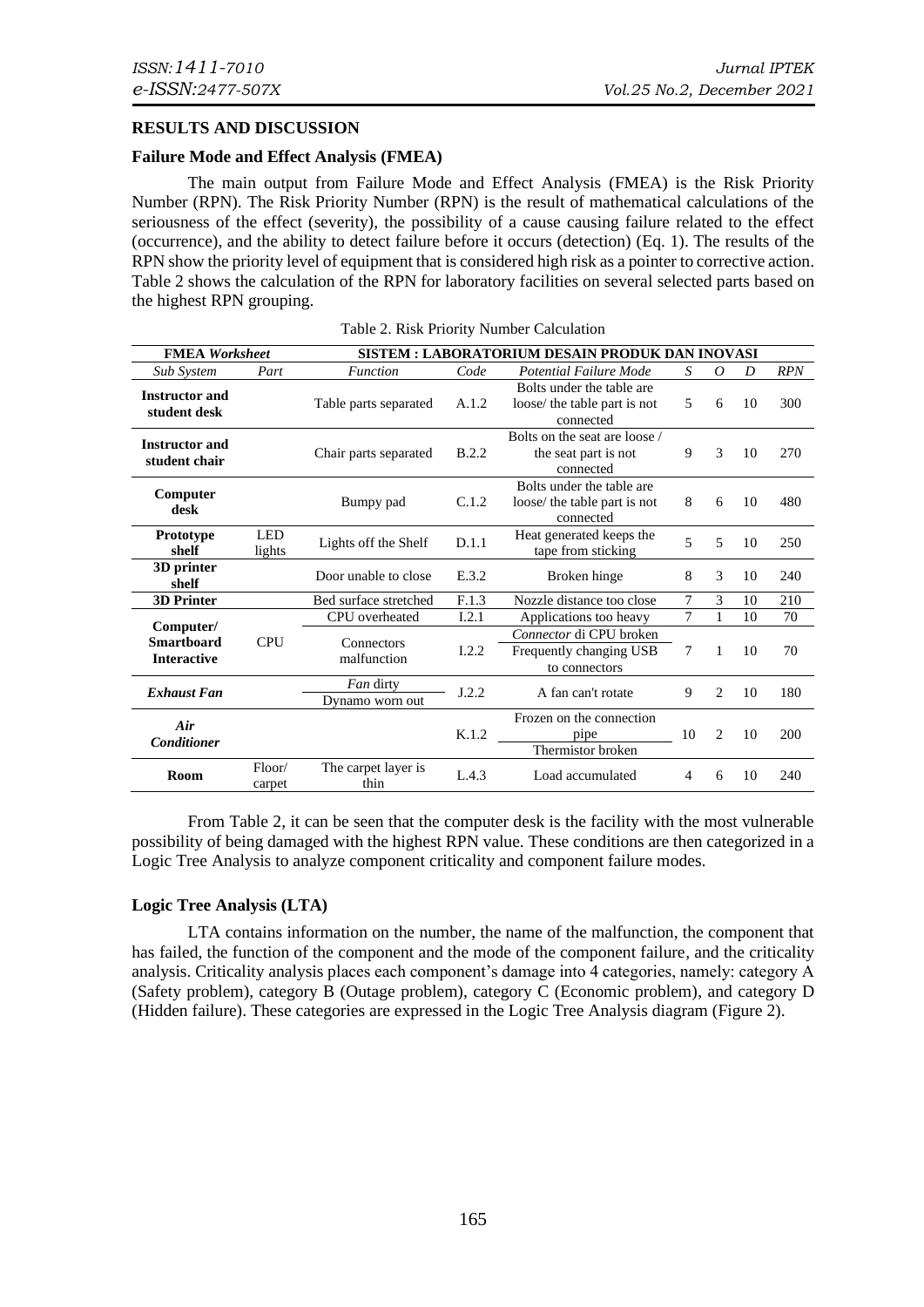

Figure 2. Logic Tree Analysis Diagram

By classifying component damage based on the failure mode, these facilities can be categorized as in Table 3.

|          |                  | $1.0018$ $0.00018$ $1.0001$ $1.0001$                    |              |          |        |        |          |
|----------|------------------|---------------------------------------------------------|--------------|----------|--------|--------|----------|
| Facility | Component        | <b>Failure Mode</b>                                     | Code         | Evidence | Safety | Outage | Category |
| Desk     | Desk pad         | Broken/collapsed desk<br>pad due to load or<br>termites | A.1.2        | Y        | т      | v      | B        |
|          |                  | Broken/collapsed base<br>due to load or termites        | A.1.4        | Y        |        |        | A        |
| Chair    | Student<br>chair | Frame bent or broken<br>due to corrosion                | <b>B.2.3</b> |          |        | Y      | D/B      |
|          |                  | Chair parts separated<br>due to loose bolts             | <b>B.2.4</b> | Y        |        |        | A        |

Table 3. Logic Tree Analysis

Components included in category A include broken/collapsed bases due to accumulated loads and termites on student desks and computer desks, separation of chair parts due to loose bolts on student chairs, broken/collapsed shelf side supports on prototype shelves, broken room doors/ collapsed, the window of the room was broken, the lamp of the room was broken and the frame of the lamp of the room was broken/collapsed. Damage components included in category B such as separate desk parts due to loose bolts and also displacement of student desks, uneven computer desk bases due to loosened desk parts, and the 3D Printer side shelf door does not close. Included in category C is the frame of the computer desk is brittle by corrosion. While the damaged components belonging to category D are the frame of the student chair bent/broken by corrosion on the 3D Printer and 3D Scanner machines which were damaged by falling, filaments that were not removed from the filament pipe when using the 3D Printer machine, the sensor of the 3D Scanner machine did not work and the fan exhaust broken/ not working.

After each facility component has been successfully categorized, then the type of action is selected to categorize the most effective way to see the damage that will occur to the facility. Action selection is the final stage of the RCM process. Damage mode lists the effective actions to take next. This process will determine the appropriate action for a particular damage mode. The road map diagram of the selection of actions can be seen in Figure 3.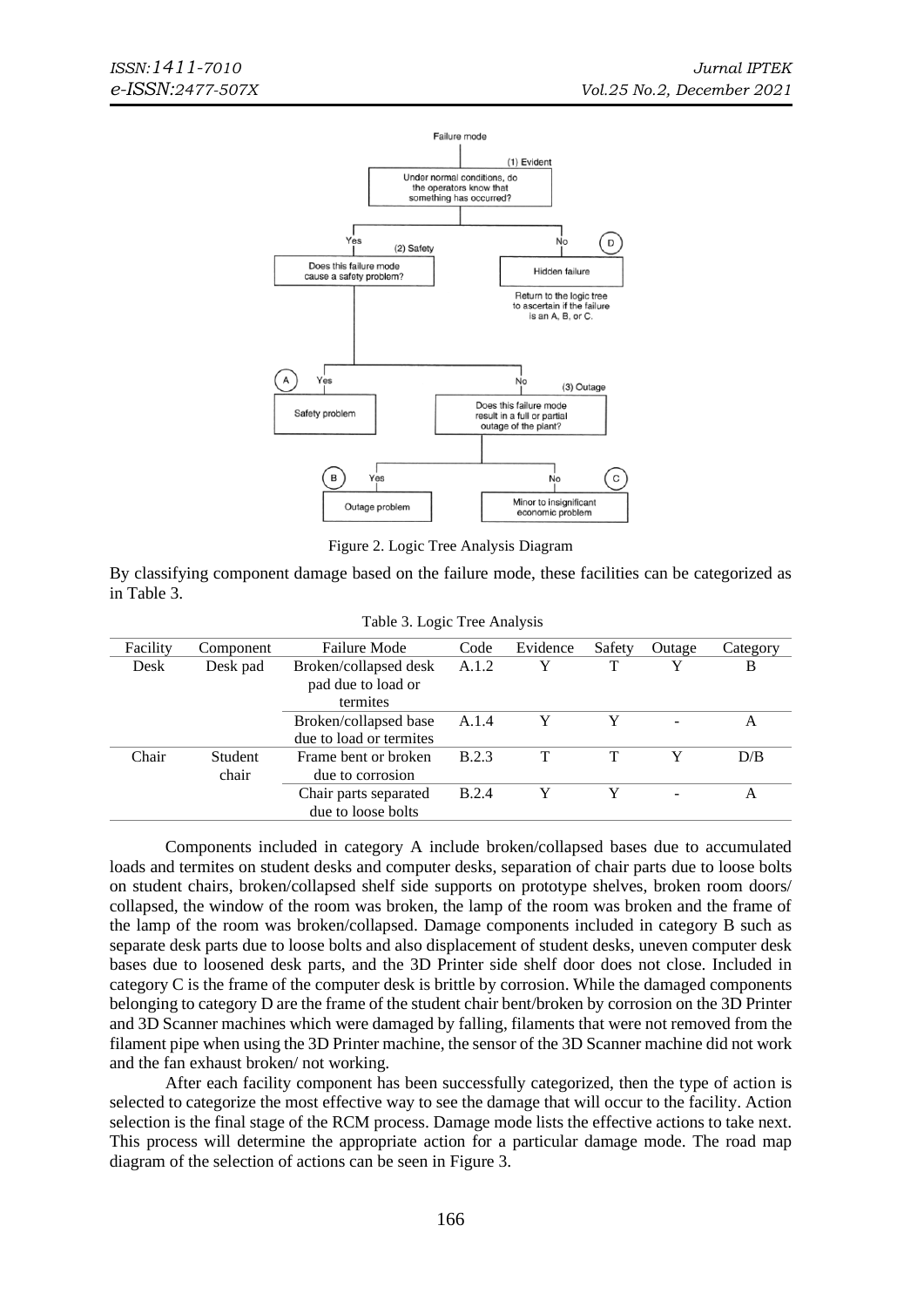

Figure 3. Selection Action Diagram

Based on the results of the selection of actions for the components that failed in the Desprin Lab, several selection measures for preventive maintenance activities can then be obtained, namely:

a. Condition Directed Maintenance Actions: There are 14 components that belong to directed maintenance actions listed in Table 4;

| N <sub>0</sub>          | <b>Facility</b>   | <b>Components</b>                                                                     |
|-------------------------|-------------------|---------------------------------------------------------------------------------------|
|                         | Student desk      | Broken/collapsed base due to load or termites                                         |
| $\frac{2}{3}$           |                   | Bumpy pad due to loose part of the table                                              |
|                         | Computer desk     | Broken/collapsed base due to load or termites                                         |
| $\overline{\mathbf{4}}$ |                   | The upper shelf is brittle and breaks due to the accumulation of loads or<br>termites |
| 5                       | Prototype shelf   | The lower shelf is brittle and breaks due to the accumulation of loads or<br>termites |
| 6                       | Prototype display | The side support for the shelf has collapsed/broken                                   |
| 7                       |                   | Cross-section of the upper shelf is brittle and broken                                |
| 8                       | 3D printer shelf  | Cross-section of the lower shelf is brittle and broken                                |
| 9                       |                   | The side shelf door cannot be closed                                                  |
| 10                      | Air Conditioner   | <i>Frozen</i> on connecting pipes                                                     |
| 11                      |                   | Door broken                                                                           |
| 12                      | Room              | Window broken                                                                         |
| 13                      |                   | Bulbs broken                                                                          |
| 14                      |                   | Bulbs frame broken                                                                    |

Tabel 4. Condition Directed Maintenance Action

b. Finding Failure Maintenance Actions: There are 8 components that belong to finding failure maintenance actions listed in Table 5;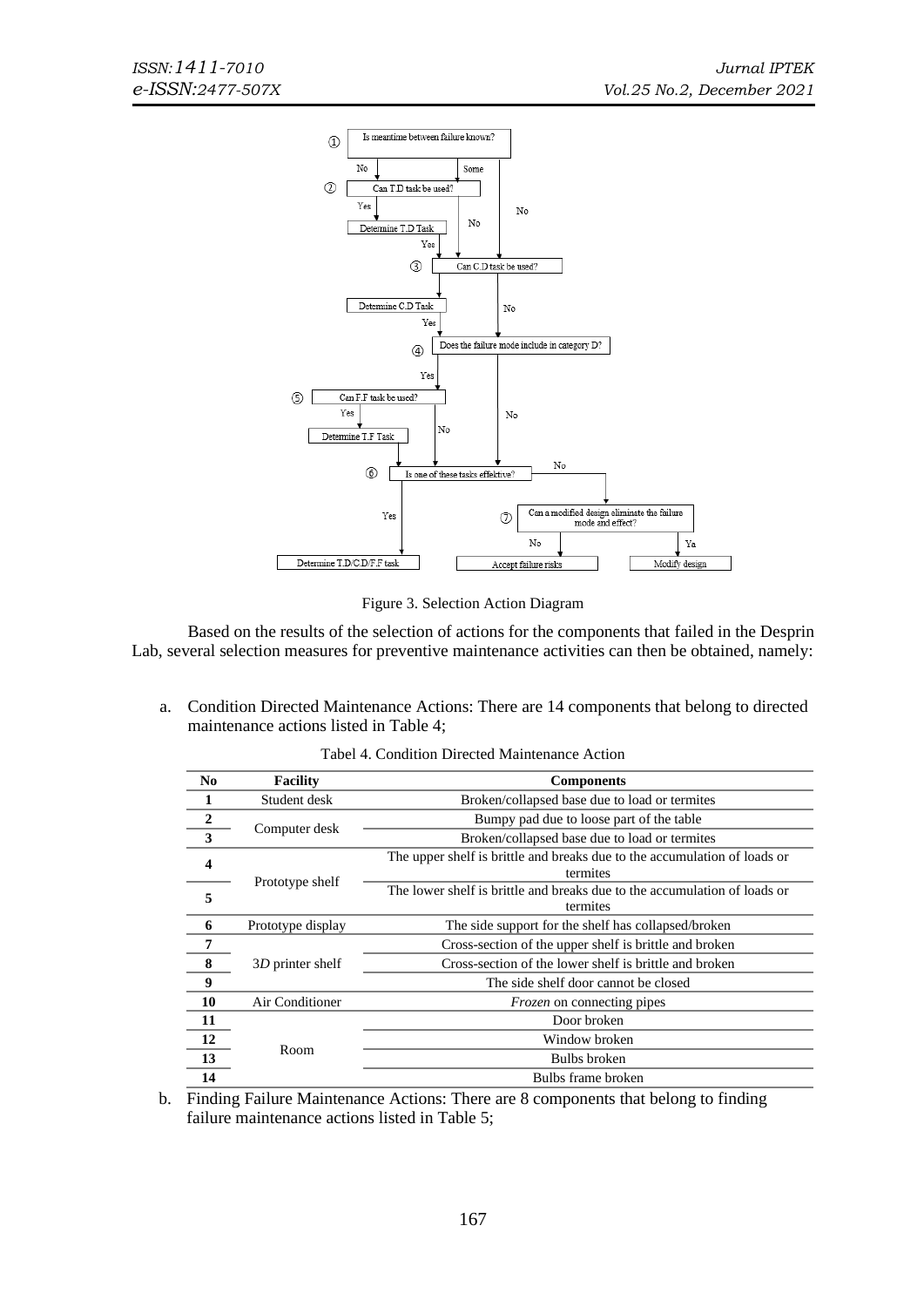| N <sub>0</sub>          | <b>Facility</b> | <b>Components</b>                               |
|-------------------------|-----------------|-------------------------------------------------|
|                         | Student chair   | The frame broke or rusted                       |
| $\overline{\mathbf{c}}$ | Computer desk   | The frame broke or rusted                       |
| 3                       |                 | Machine damaged by falling                      |
| $\overline{\mathbf{4}}$ | 3D Printer      | Filament does not come out of the filament pipe |
| $\overline{5}$          |                 | Machine damaged by falling                      |
| $\frac{6}{ }$           |                 | Sensor malfunctions                             |
| $\overline{7}$          | 3D Scanner      | Machine damaged by falling                      |
| я                       | Exhaust         | Fan broken                                      |

#### Table 5. Finding Failure Maintenance Action

c. Time Directed Maintenance Actions: There are 5 components that belong to time directed maintenance actions listed in Table 6;

| No                      | Facility      | <b>Failure Components</b>                                 | <b>Optimal Change</b><br><b>Interval</b> (Day) |
|-------------------------|---------------|-----------------------------------------------------------|------------------------------------------------|
|                         | Student desk  | Table parts separated due to loose bolts and displacement |                                                |
| $\mathbf{2}$            | Student chair | Chair parts separated due to loose bolts                  | 21                                             |
| 3                       | Computer desk | Frame fragile                                             |                                                |
| $\overline{\mathbf{4}}$ | Computer desk | The bracket monitor hub broken                            | 54                                             |
|                         | Exhaust       | Switch broken                                             | ◠                                              |

The above maintenance actions will be manifested in the Standard Operating Procedures (SOPs). These SOPs are compiled into a book, each of which contains a purpose, scope, person in charge, procedures, and notes. The following is an example of the contents of the Standard Operating Procedure (SOP), namely Work Instructions for the Use of Instructor Tables and Chairs.

|                    | <b>LABORATORIUM DESAIN PRODUK</b>                                                        | Doc No.  | $:$ XX     |  |  |  |  |
|--------------------|------------------------------------------------------------------------------------------|----------|------------|--|--|--|--|
| institut teknologi | <b>DAN INOVASI</b><br><b>INSTITUT TEKNOLOGI DEL</b>                                      | Revision | : 00       |  |  |  |  |
|                    | Work Instruction Utilizing the                                                           | Page     | : 1/1      |  |  |  |  |
|                    | <b>Instructor's Desk and Chair</b>                                                       | Date     | : dd-mm-vy |  |  |  |  |
|                    | 1. Only instructors (lecturers and academic assistants) are authorized to use the        |          |            |  |  |  |  |
|                    | instructor's desk and chair in Desprin Lab                                               |          |            |  |  |  |  |
|                    | 2. Students are prohibited from using the instructor's desk and chair without special    |          |            |  |  |  |  |
|                    | authorization by instructors                                                             |          |            |  |  |  |  |
|                    | 3. Users are responsible for cleanliness and tidiness of the instructor's desk and chair |          |            |  |  |  |  |
|                    | 4. User must immediately notify lab assistant once they find damage on the instructor's  |          |            |  |  |  |  |
|                    | desk and chair                                                                           |          |            |  |  |  |  |

|  | Figure 4. SOP example |
|--|-----------------------|
|--|-----------------------|

In addition, a checklist form for the maintenance of the work facilities was also made, with checking items based on failure categories. The inspection method can be done visually or using measuring instruments. Table 7 is an example of instructor and student desk maintenance.

| Component | <b>Standard</b>        | <b>Inspection</b> | Date |           | Date |    | Date |    |
|-----------|------------------------|-------------------|------|-----------|------|----|------|----|
|           |                        | <b>Method</b>     | OК   | <b>NG</b> | OК   | NG | OK   | NG |
| Desk      | Desk peel off          | Visual            |      |           |      |    |      |    |
|           | Table parts fragmented | Visual            |      |           |      |    |      |    |
|           | Desk pad bumpy         | Waterpass         |      |           |      |    |      |    |
|           | Desk pad broken        | Visual            |      |           |      |    |      |    |
|           | Drawing pad stuck      | Visual            |      |           |      |    |      |    |
| Frame     | Frame bent/broken      | Visual            |      |           |      |    |      |    |
| Cables    | Cables broken          | Visual            |      |           |      |    |      |    |

With the formulation of standards and work instructions for preventive maintenance at the Desprin Lab, a new milestone has been obtained for Desprin Lab as a new advanced laboratory in the field of additive manufacturing which has been equipped with a reliability assurance system. The application of these standards and work instructions through actions such as filling out check sheets,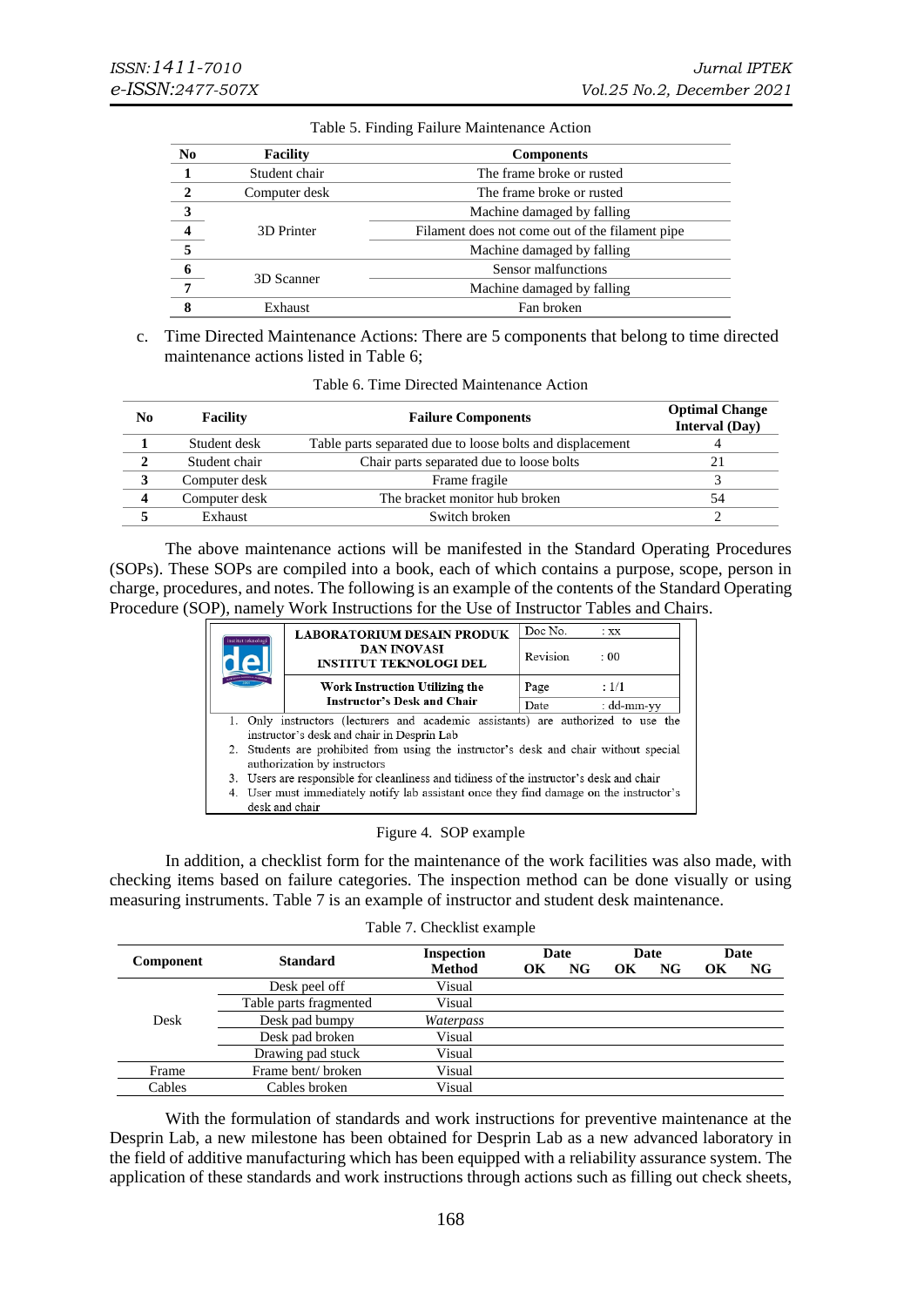recordings, and tiered reports is believed to be a way for maintaining these facilities in the future and ensuring educational services. Consequently, the application of these standards and work instructions will reduce the Risk Priority Number (RPN) as a consequence of the improved ability to detect failures before they occur (D) and the probability of a cause causing failure (O) (Table 2).

However, this research has a shortcoming. The biggest shortcoming is that during FMEA is conducted, some facilities, such as 3D printers, interactive smartboards, and 3D scanners, are lacking real historical data. Thus, the values for the FMEA variables, especially occurrence (O) and detection (D) are obtained by estimation. This weakness can of course be anticipated by better recording future events. With a more complete historical record, further analysis can be carried out more carefully.

### **CONCLUSION**

From the results of data analysis, several conclusions were obtained as follows:

- 1. Based on the results from the Failure Mode and Effects Analysis (FMEA), 27 components are found to have the highest probability of damage as indicated by the Risk Priority Number (RPN) ranking.
- 2. Based on the results from the Logic Tree Analysis (LTA), 29 components were determined with category A (Safety problem) as many as 10 components, category B (Outage problem) 8 components, category C (Economic problem) 1 component, and category D (Hidden failure) 8 components.
- 3. Based on the results from the selection of actions for the components that failed, it can be obtained several selection actions for preventive maintenance activities, namely: 14 components that are included in the CD maintenance measures, 8 components that are included in the FF maintenance measures, and 5 components included in the TD treatment measures.
- 4. The maintenance action plan has been outlined in the Standard Operating Procedure (SOP) and checklist forms available for use by the management of Desprin Lab.

#### **REFERENCES**

- [1] Depdiknas, SPTK-21, Jakarta: Depdiknas, 2002.
- [2] I. T. Del, "Institut Teknologi Del," 24 November 2020. [Online]. Available: https://www.del.ac.id/?p=11677.
- [3] M. Nasir, "Pendidikan Tinggi Berkualitas: "Mendorong Kemajuan IPTEK, Inovasi, dan Daya Saing Bangsa di Era Revolui Industri 4.0"," RISTEKDIKTI, Bandung, 2018.
- [4] C. E. Marbun dan B. A. H. Siboro, "Perancangan Meja dan Kursi Komputer Sesuai Dengan Sistem Smart Class pada Laboratorium Desain Produk dan Inovasi Institut Teknologi Del," *Jurnal Teknik Industri Vol. 10 No. 3,* 2020.
- [5] H. H. Sinaga, B. A. H. Siboro dan C. E. Marbun, "Desain Meja dan Kursi Tutorial Laboratorium Desain Produk dan Inovasi Menggunakan Metode 12 Prinsip Ergonomi dan Pendekatan Antropometri," *Vol. 23 No. 1 (2021): JSTI Volume 23 Number 1 January 2021,*  2021.
- [6] J. Tesalonika, B. A. H. Siboro dan C. Marbun, "Perancangan stasiun kerja instruktur laboratorium desain produk dan inovasi menggunakan metode ergonomic function deployment," *Journal of Applied Industrial Engineering 2021, 13(2),* pp. 148-158, 2021.
- [7] A. Emda, "Laboratorium Sebagai Sarana Pembelajaran Kimia Dalam Meningkatkan Pengetahuan dan Keterampilan Kerja Ilmiah," *Lantanida Journal,* 2014.
- [8] D. Manesi, "Penerapan Preventive Maintenance untuk meningkatkan Kinerja Fasilitas Praktik Laboratorium Prodi Pendidikan Teknik Mesin Undana," *Jurnal Teknologi, FST Undana ISSN: 1693-9522,* p. No. 4 Volume 3, 2015.
- [9] R. Yazmendra, "Perencanaan Dan Penerapan Preventive Maintenance Peralatan Laboratorium," *Jurnal Teknik Mesin Vol. 2, No 2,* pp. ISSN 1829-8958, Desember 2005.